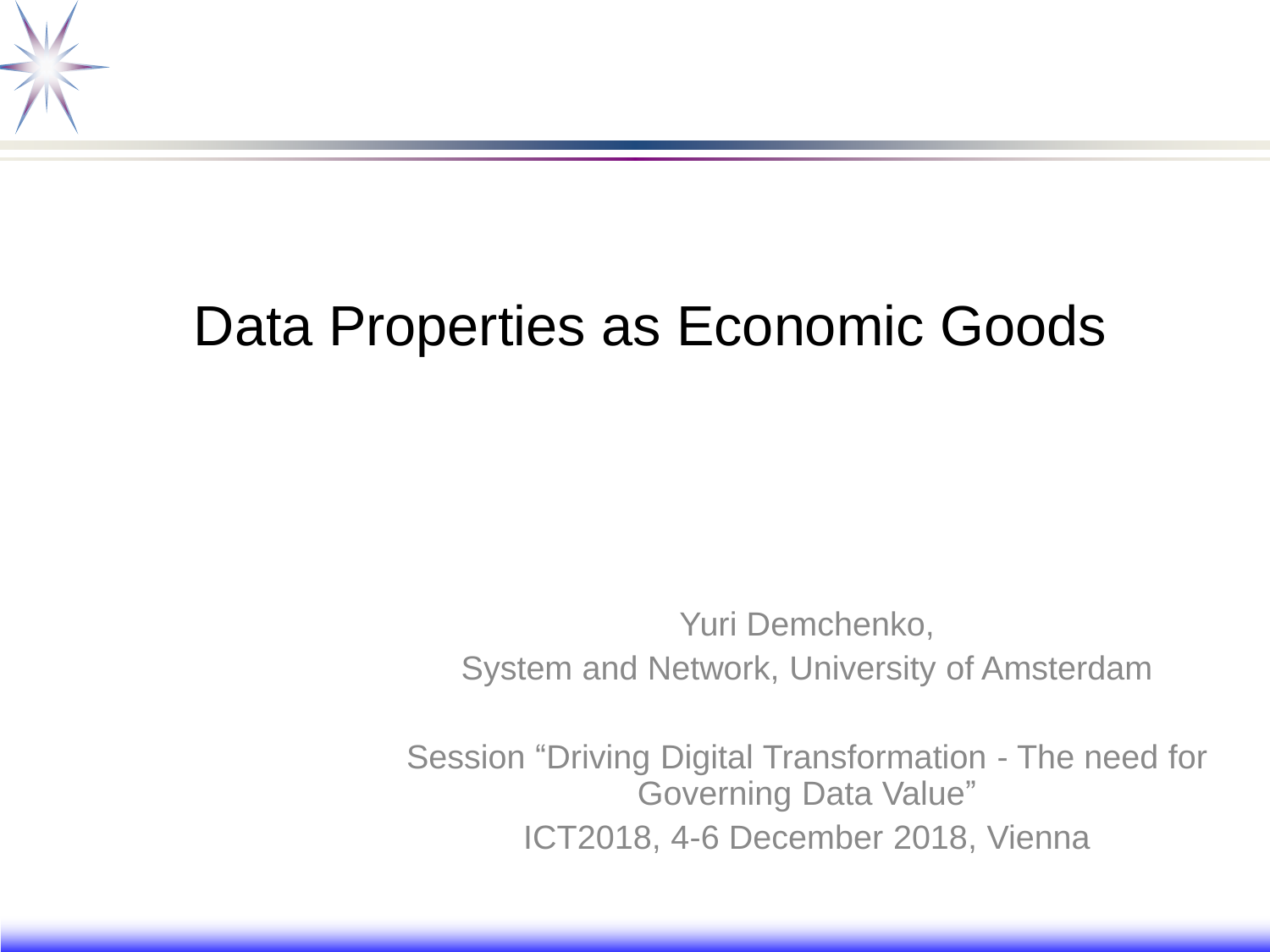

- RDA12 BoF on Data properties as economic goods
	- Part of IDW2018, 5-8 November 2018, Botswana
	- [https://www.rd-alliance.org/bof-data-properties-economic-goods-rda-](https://www.rd-alliance.org/bof-data-properties-economic-goods-rda-12th-plenary-meeting)12th-plenary-meeting
- STREAM Data properties and related research
- Data Markets and Data Exchange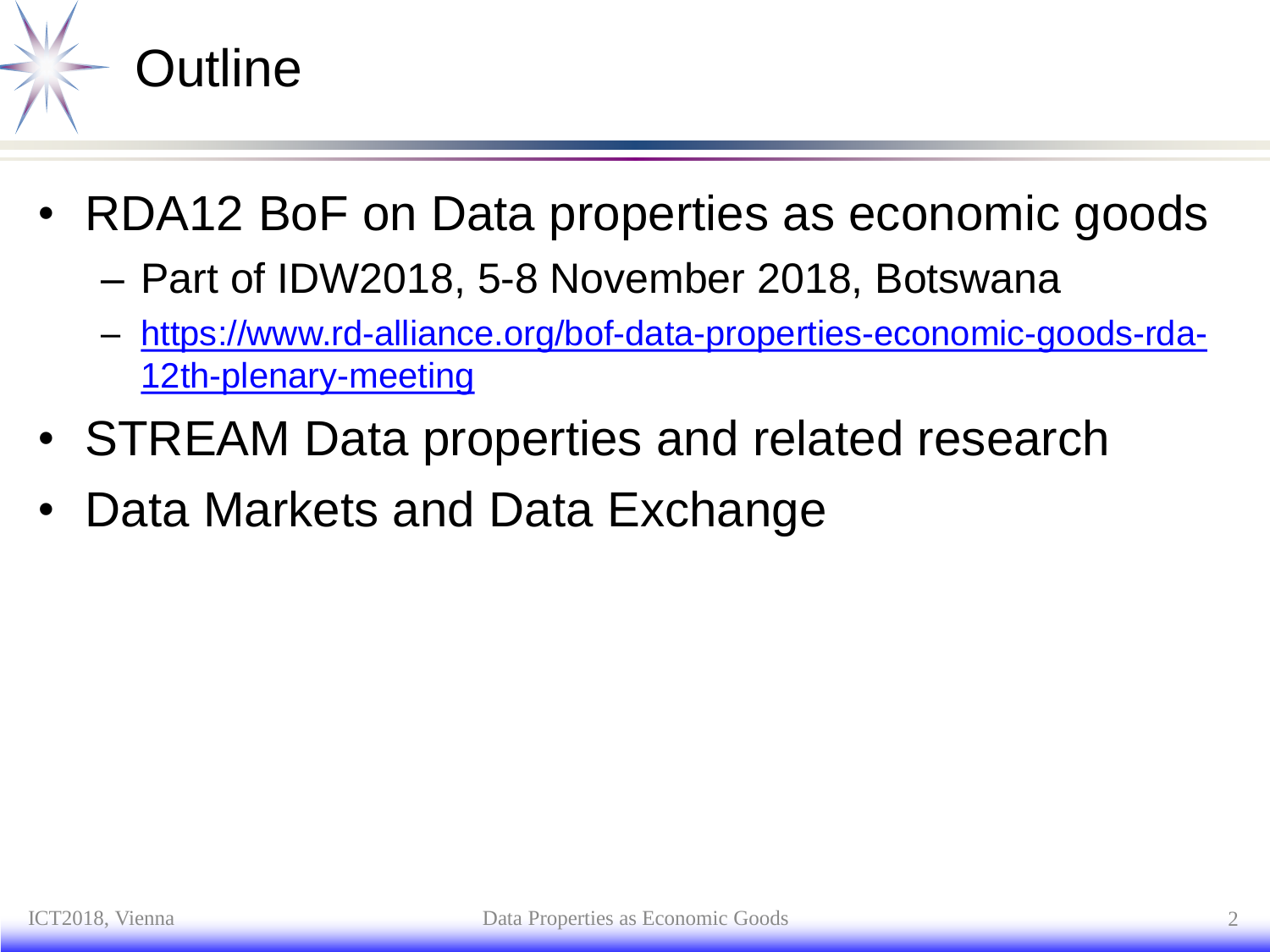

#### Agenda RDA12 BoF: Data Properties as Economic Goods

- 1. BoF goals, Agenda bashing and round of introduction
- 2. Overview of existing activities, initiatives and available resources on defining economic value of data and future data markets (moderator - Yuri Demchenko, UvA)
	- 2.1. FAIR data principles adoption in industry and business (Luiz Bonino, GO FAIR)
	- 2.2. Data Factories and other concepts to enable Data Market (Jianhui Li, CNIC, CH)
	- 2.3. Data Conceptualizations: Resource, Object, Role, Abstraction (Gary Berg-Cross, Ontolog, US)
	- 2.4. Contribution and statements from BoF audience (open list)
- 3. Discussion of the future market demand and identified STREAM properties
- 4. Discussion of possible activities and next steps
	- WG/IG vs information document
	- Contributors and editors/chairs

#### *Decision*

- *To create Interest Group on Data Properties as Economic Goods*
- *Hold next next meeting during RDA13 Plenary in Philadelphia, US on 2-4 April 2019*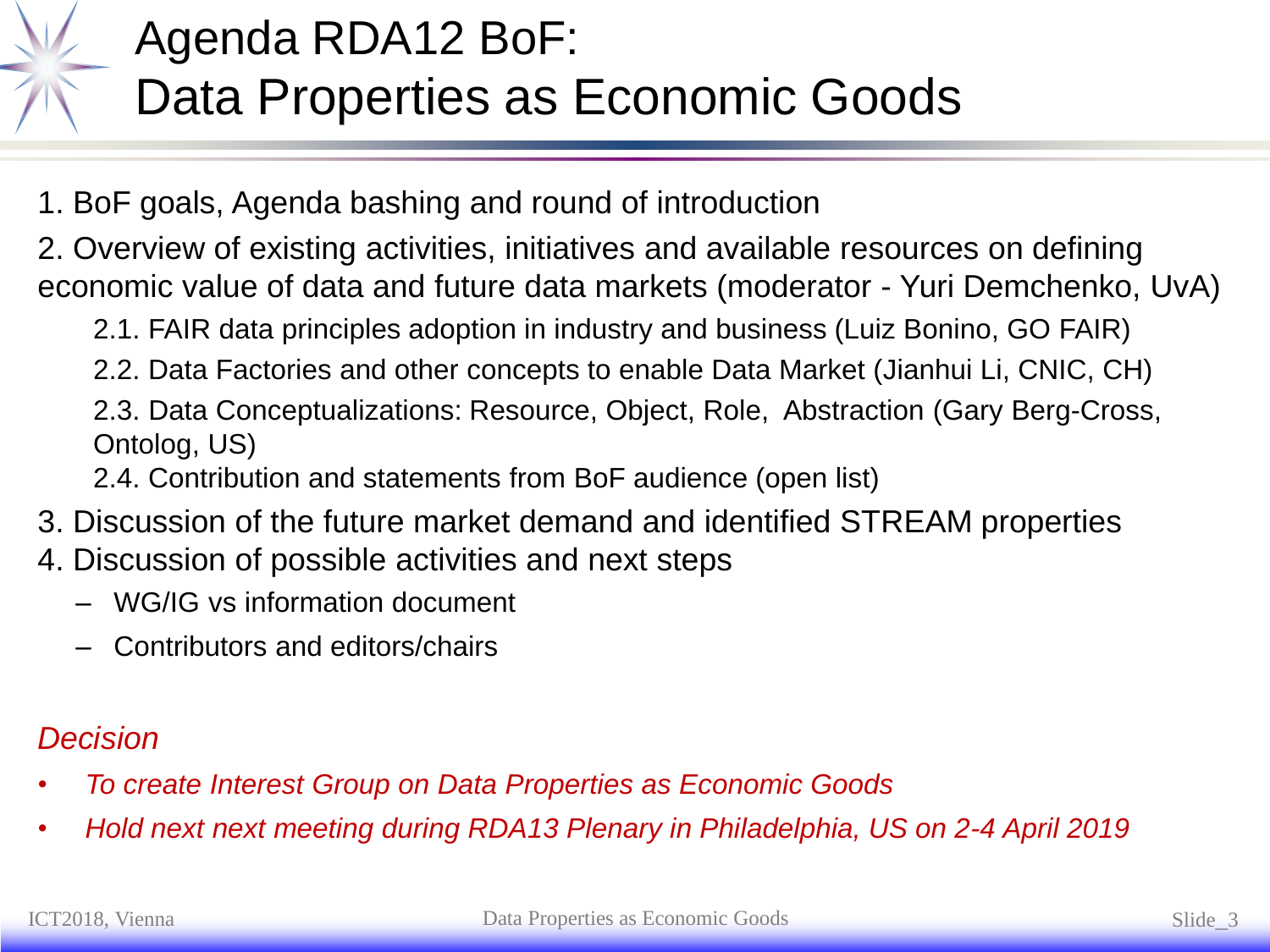#### Gaps: Data is becoming an economic goods but no facility to unleash their full market potential

- Data use as Economical model
	- Data use and re-use
	- Data localization
	- Vendor lock-in (apps and data)
	- Legal uncertainty (non-personal data, cross-border, GDPR, provenance)
- Data property as economic goods is not researched and not defined
	- *Data is more than oil of the future economy*
	- *Data is reusable to large extend but more than water*
- There is no common vision and model how to trade data while retain data ownership (and sovereignty)
	- **GDPR** provided common rules but there is not clear technology alignment
	- New **ePrivacy legislation** will make data management rules even stricter
	- The new Data Market model needs to be developed and adopted
- Use of modern Cloud Computing and Big Data technologies and infrastructure is inevitable
	- There is not well developed security and trust model for storing and processing sensitive/proprietary data on cloud
- There is no (or limited) coordination between industry and academia/research to develop new market model and mechanisms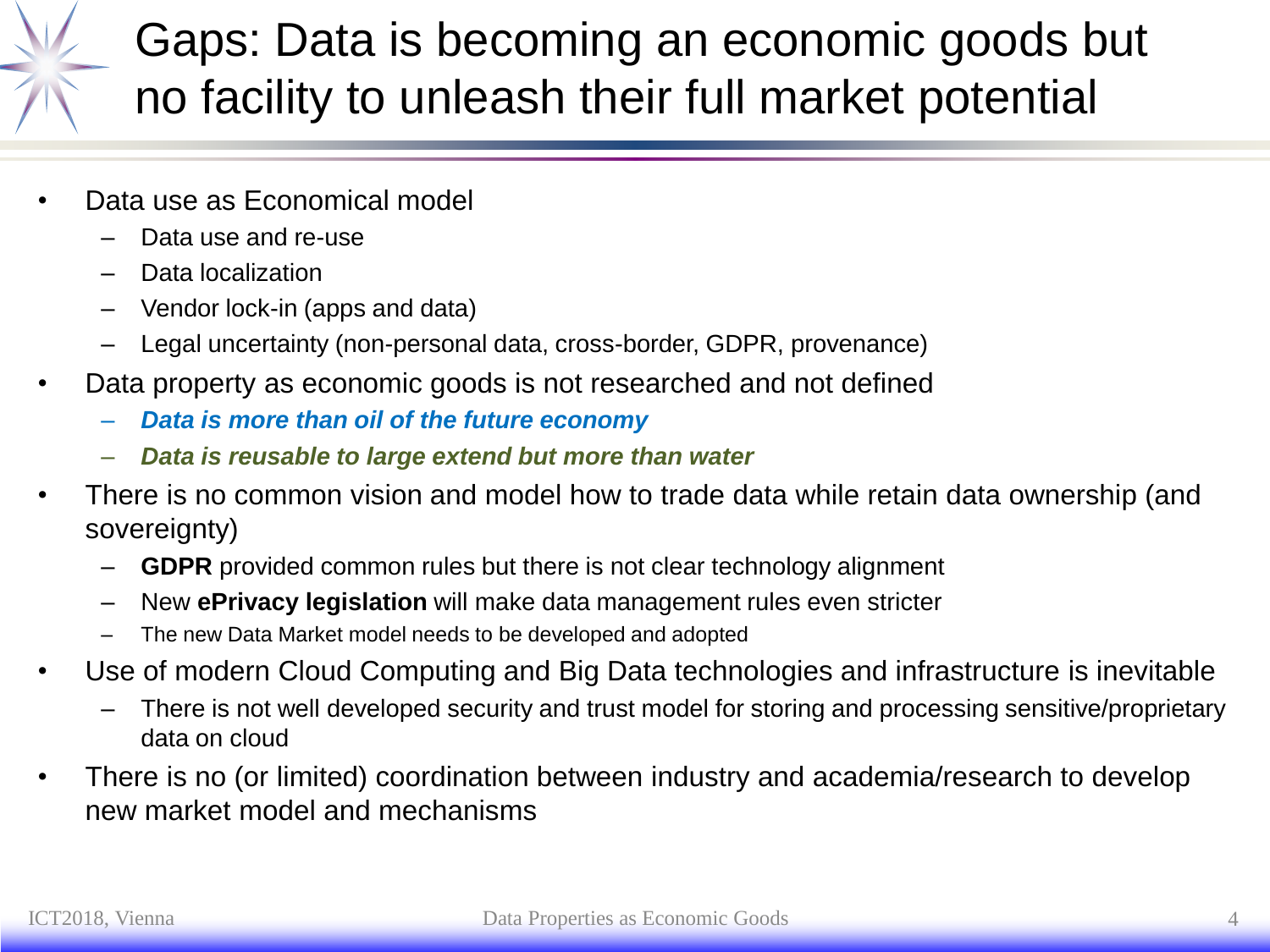

# Research and Technology Overview

- On the way to define data properties as economic goods
	- FAIR principles and STREAM data properties
	- Information value research, economics of "superstars"
- Modern Data Market architecture and components
	- Cloud and Big Data technologies enabled
- Industrial Data Space (IDS) Architecture and activities
- Data related standards as basis for Data Exchange design
	- RDA outputs: PID, Data Factories, Data Type Registries, Repository certification, etc.
	- NIST, OASIS, BDVA, IIC in US
	- Industry best practices on Data Management and Governance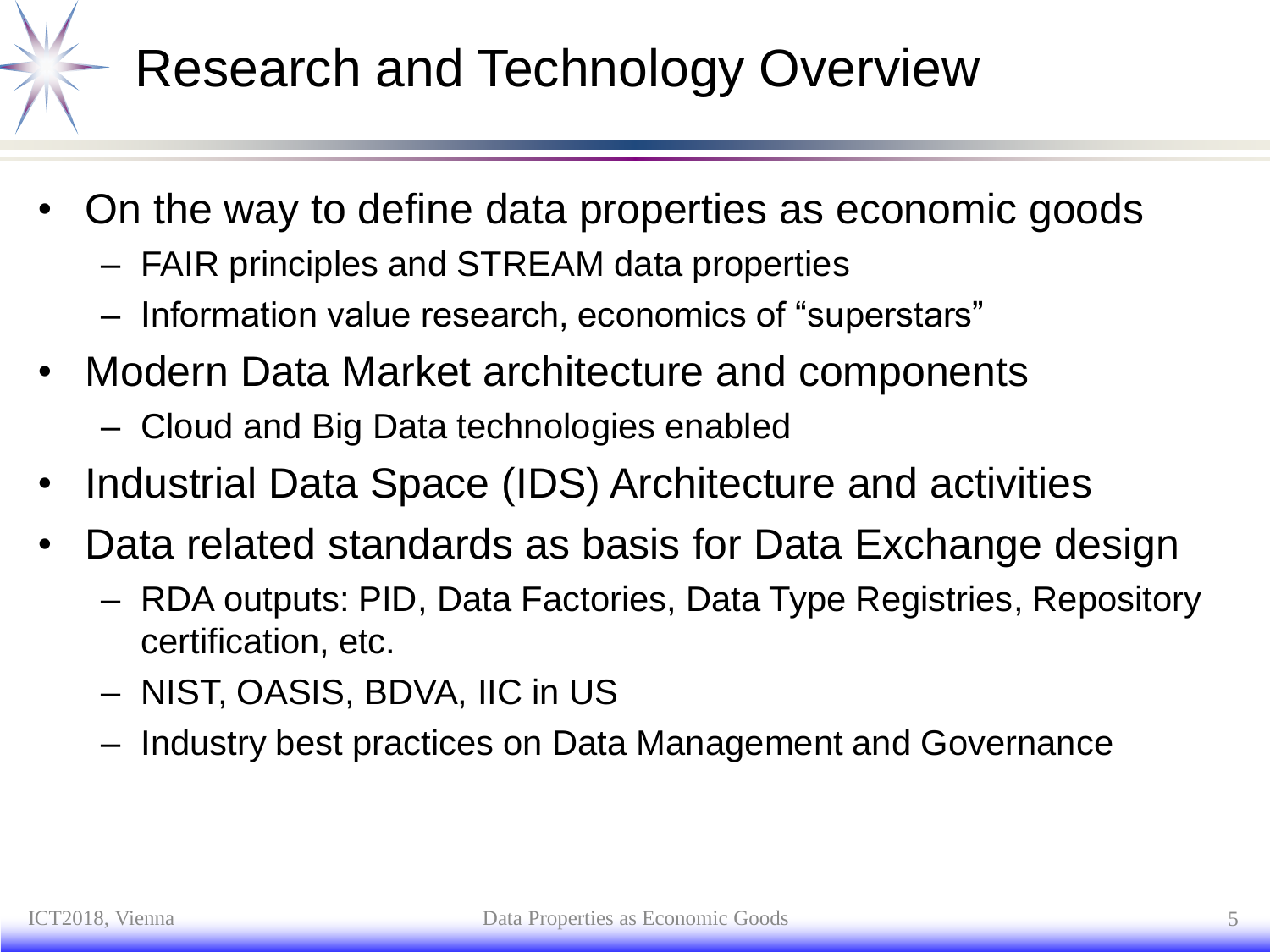# Data Properties as Economic Goods

STREAM data principles for industrial and commoditised data

- [S] Sovereign
- [T] Trusted
- [R] Reusable
- [E] Exchangeable
- [A] Actionable
- [M] Measurable
- Other data properties: Important *to commoditise* data
	- **Quality, Value, Auditability/Trackability, Branding, Authenticity**, as well as original FAI(R) properties Findability, Accessibility, Interoperability.
	- **Data ownership and IPR**: Special features that must be managed in all data transfer and tracked along all data transformation.
	- **Not-Rivalry:** data is not depleted because of sharing and exchange
- Leverages FAIR principles for research data
	- Findable Accessible Interoperable Reusable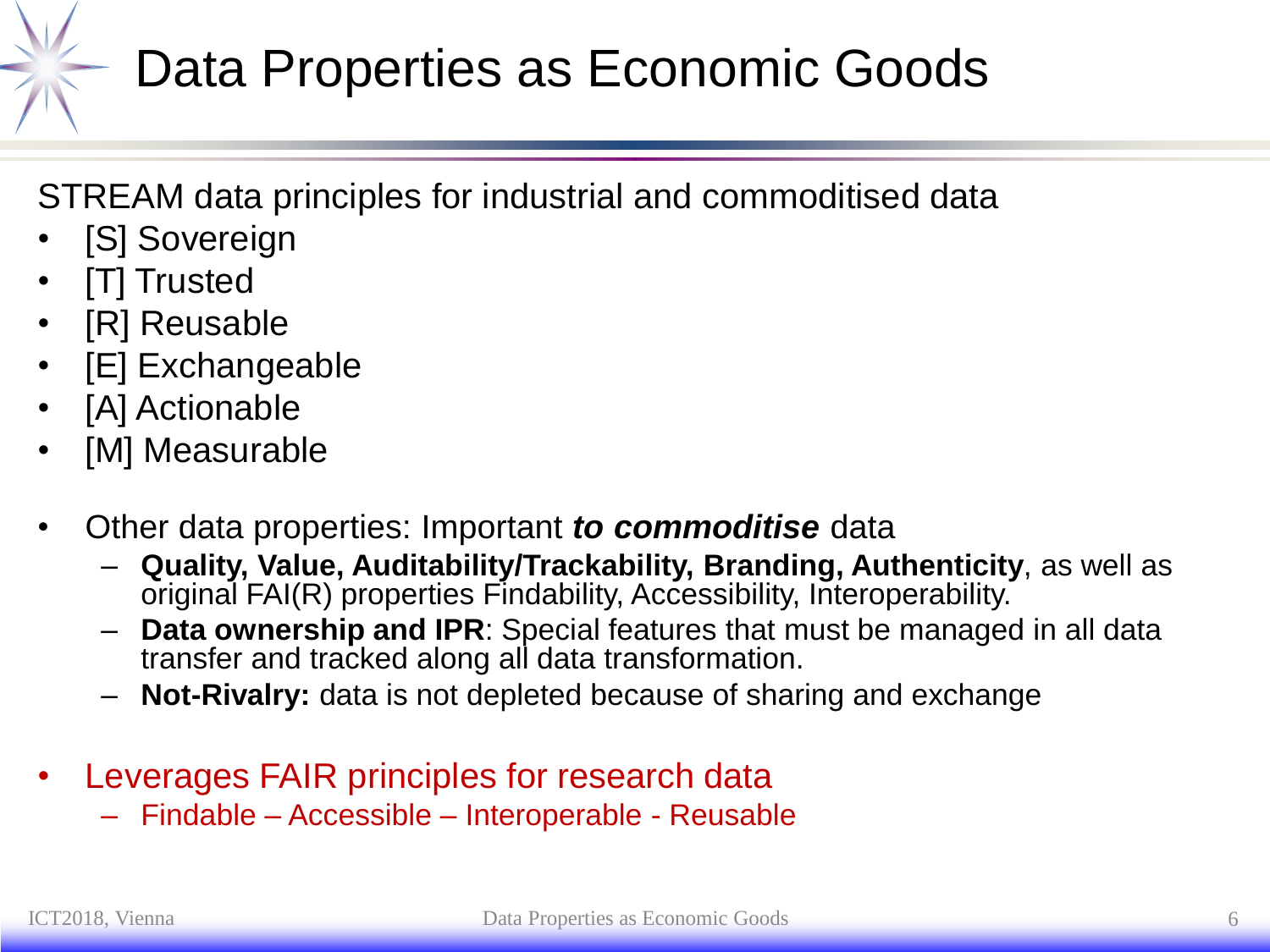

## Data Markets and IoT

- IoT is considered as a key use case and a facilitator for Data Markets
	- Potentially many consumers for centrally or locally operated IoT infrastructure
- IoT (sensors) infrastructure often created by community/federal project and will produce open or community value added services
	- IoT data can be exchanged and traded
	- **Sensor networks are core of many Research Infrastructures**
- IoT is supported and powered by Edge/Fog computing infrastructure
	- Special cloud services by major cloud providers
- Numerous EU and industry studies and roadmap for IoT Data
- Data Market initiatives around Europe
	- Amsterdam Data Exchange calling for pilot projects, Joint meeting with EC and JRC
	- Data Market Austria @ ICT2018 4-6 Dec 2018, Vienna
	- Data Exchange pilot by Copenhagen city, Barcelona city, etc.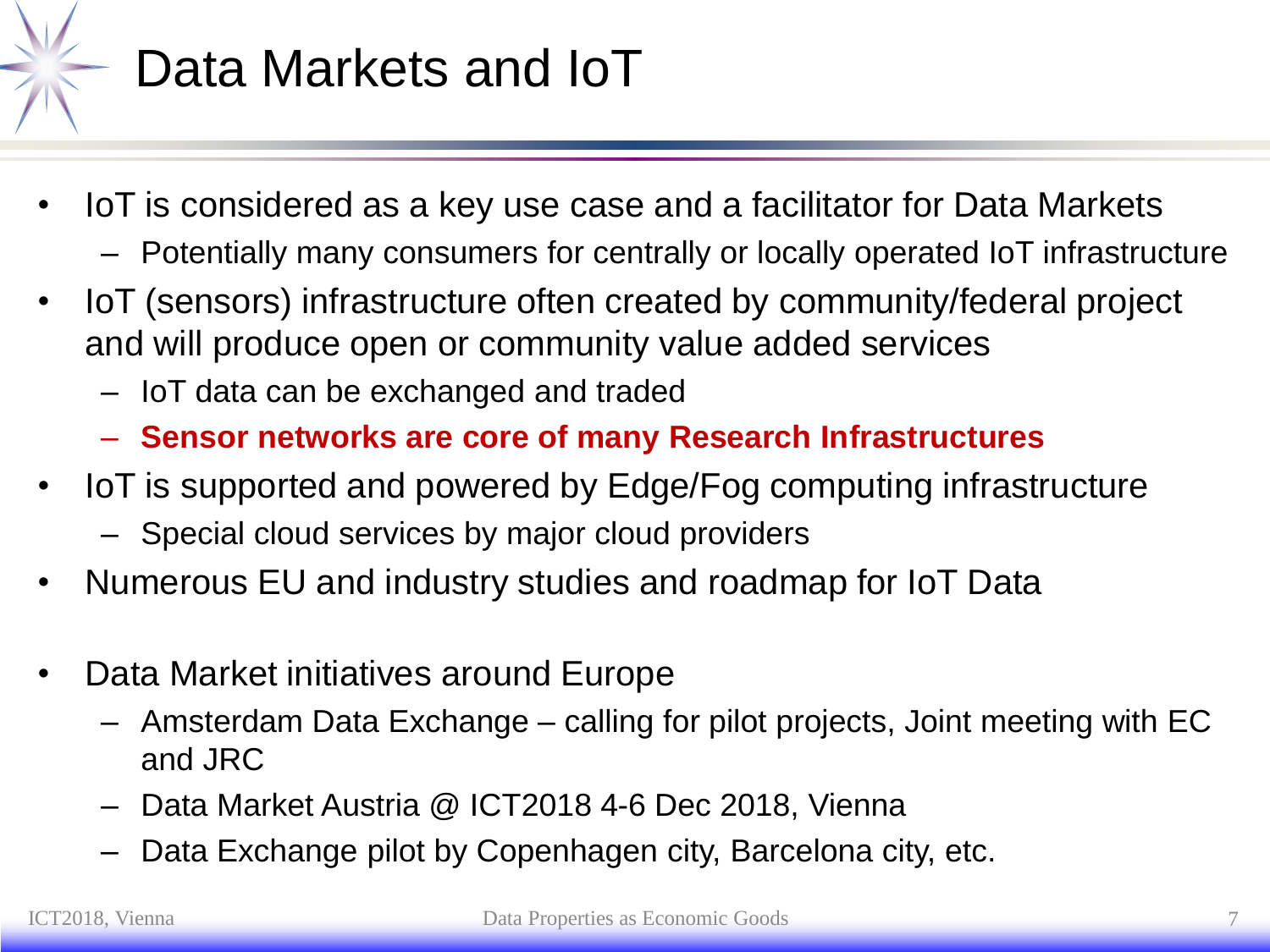# Need for Usable Data Pricing Model

- Data production and maintenance cost money
	- In particular, sensor and IoT network
- Data Exchange infrastructure cost money
- Buying data from professional data producers (or markets/brokers) will save money and allow focusing on application aspects
- Need for smart data contracts and properties embedding
	- Ensuring policy enforcement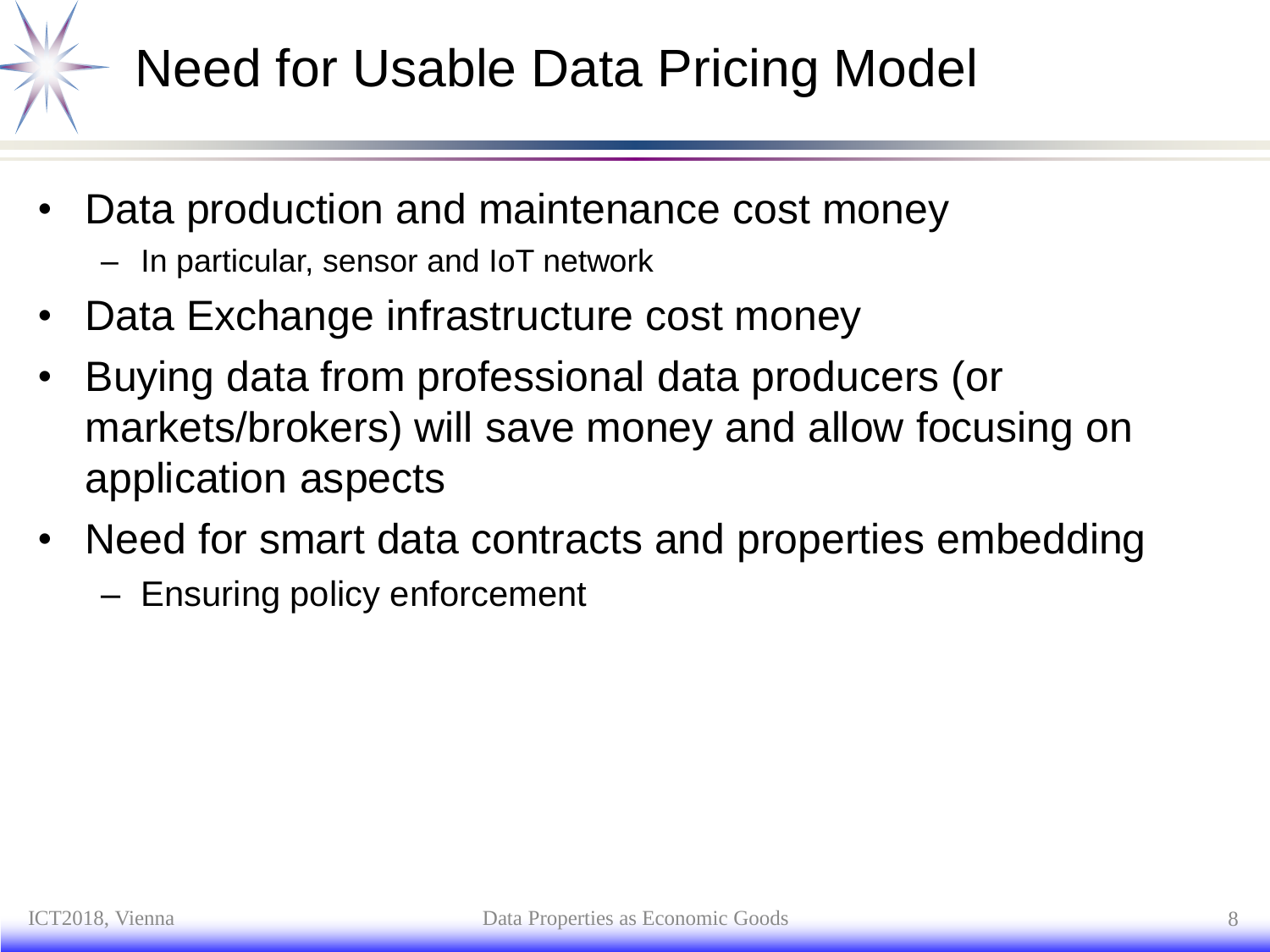# Data pricing model - Origin and related papers

- Daniel Moody, Peter Walsh, Measuring The Value Of Information: An Asset Valuation Approach, 1999
	- 7 Laws of information
	- Few followers to map to data properties
- J.Heckman, E.Peters, N.G.Kurup, E.Boehmer, M.Davaloo, A Pricing Model for Data Markets, iConference 2015 Proceedings
- A. Muschalle, F.Stahl, A.Loser, G.Vassen, PricingvApproaches for Data Markets, Proc. International workshop on business intelligence for the real-time enterprise, 2012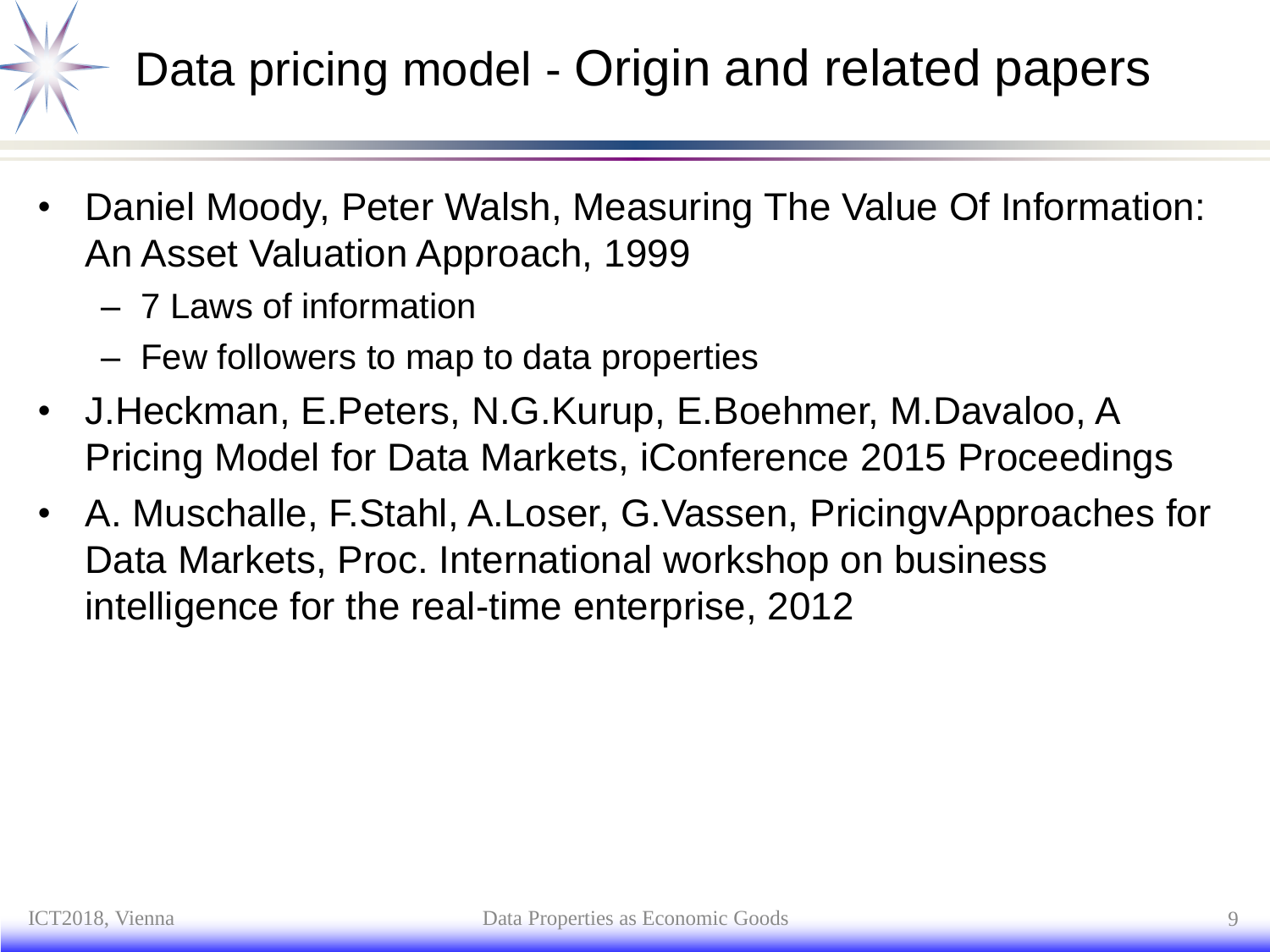

#### 7 Laws of Information by Daniel Moody and Peter Walsh (1999)

"Measuring the value of information: An asset valuation approach" by Daniel Moody and Peter Walsh (1999)

- First Law: Information is (infinitely) shareable
- Second Law: The value of information increases with use
- Third Law: Information is perishable
- Fourth Law: The value of information increases with accuracy
- Fifth Law: The value of information increases when combined with other information
- Sixth Law: More is not necessarily better
- Seventh Law: Information is not depletable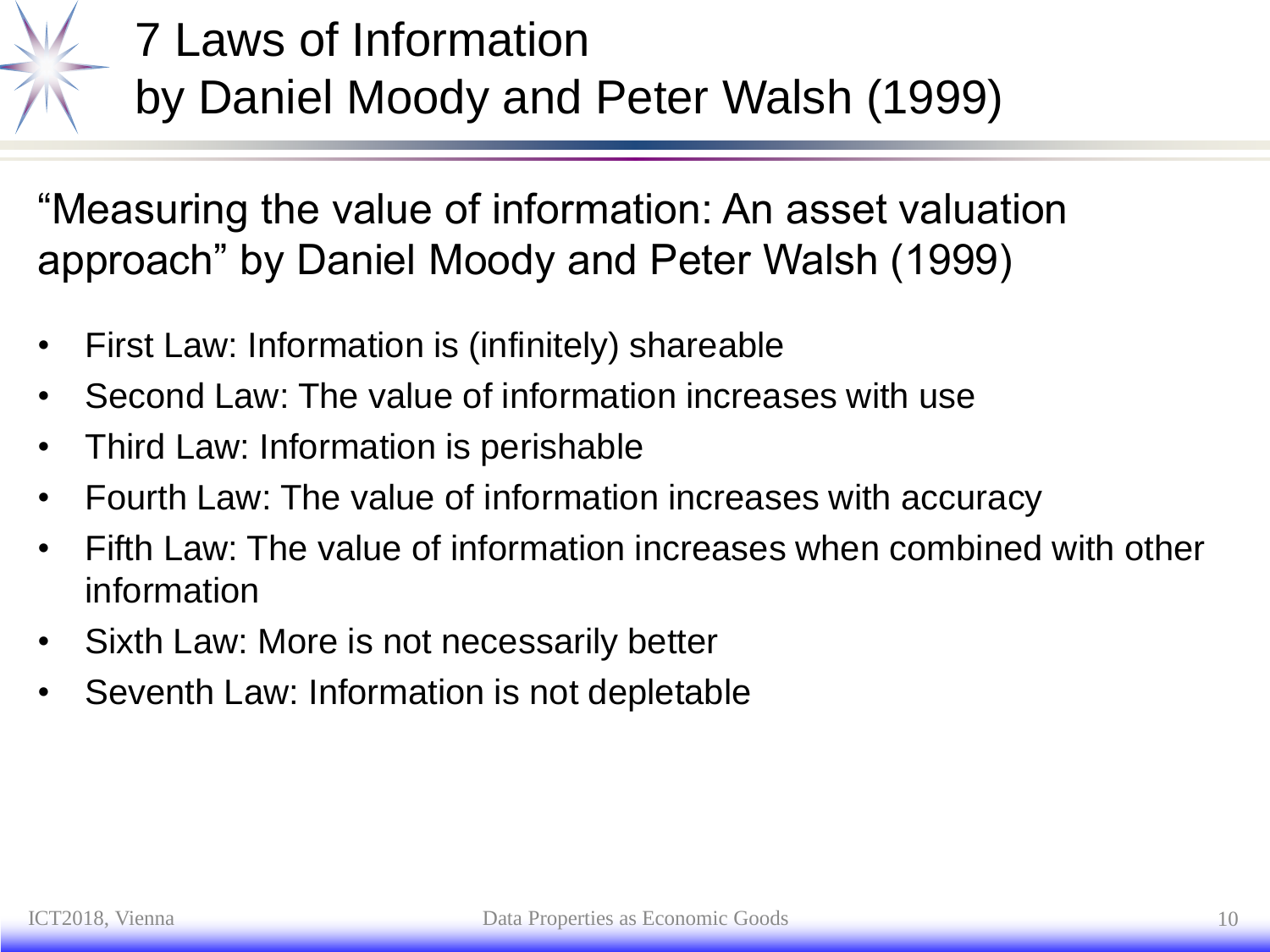#### Data Pricing Factors (J.Heckman, 2015) - Attributes selection

- Value based parameters (value of data to the consumer)
	- The value of data in terms of saving time, efforts or money
	- ROI for customer
	- Risk exposure
	- Data exclusivity
	- Level of ownership (ownership transfer)
- Qualitative parameters (attributes or meta-attributes of the datasets)
	- Age of data
	- Credibility
	- Accuracy of data elements
	- Quality
	- Format and structure
- Fixed and marginal costs parameters (directly measurable costs)
	- Data collection, storage, maintenance
	- Delivery cadence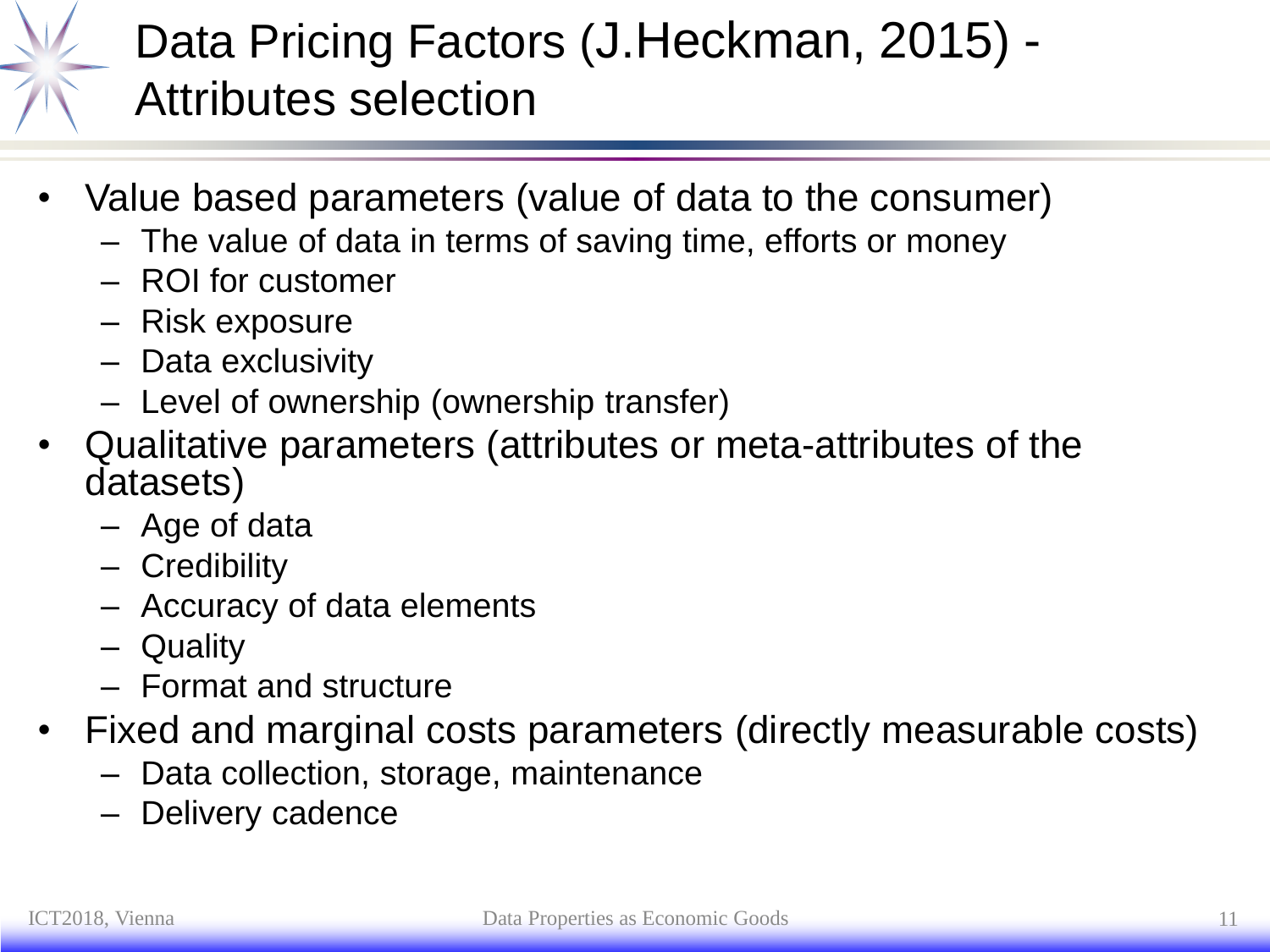# Philosophy research on Information and Data

- Pyramid: Data Information Knowledge
	- Many research and publications but time to revisit
- The philosophy of information by Luciano Floridi. Oxford University Press (2011)
	- 18 Open Problems
- Floridi's "Open Problems in Philosophy of Information", Ten Years Later, by Gordana Dodig Crnkovic (Sweden), Wolfgang Hofkirchner (Austria)
- An application of the dynamic knowledge creation model in big data, By Jestine Philip (2018)
	- SECI process including social/community phase/cycle
	- Leverage 'Ba' concept of time-space-nexus" from Japanese philosophy to include the shared context for knowledge creation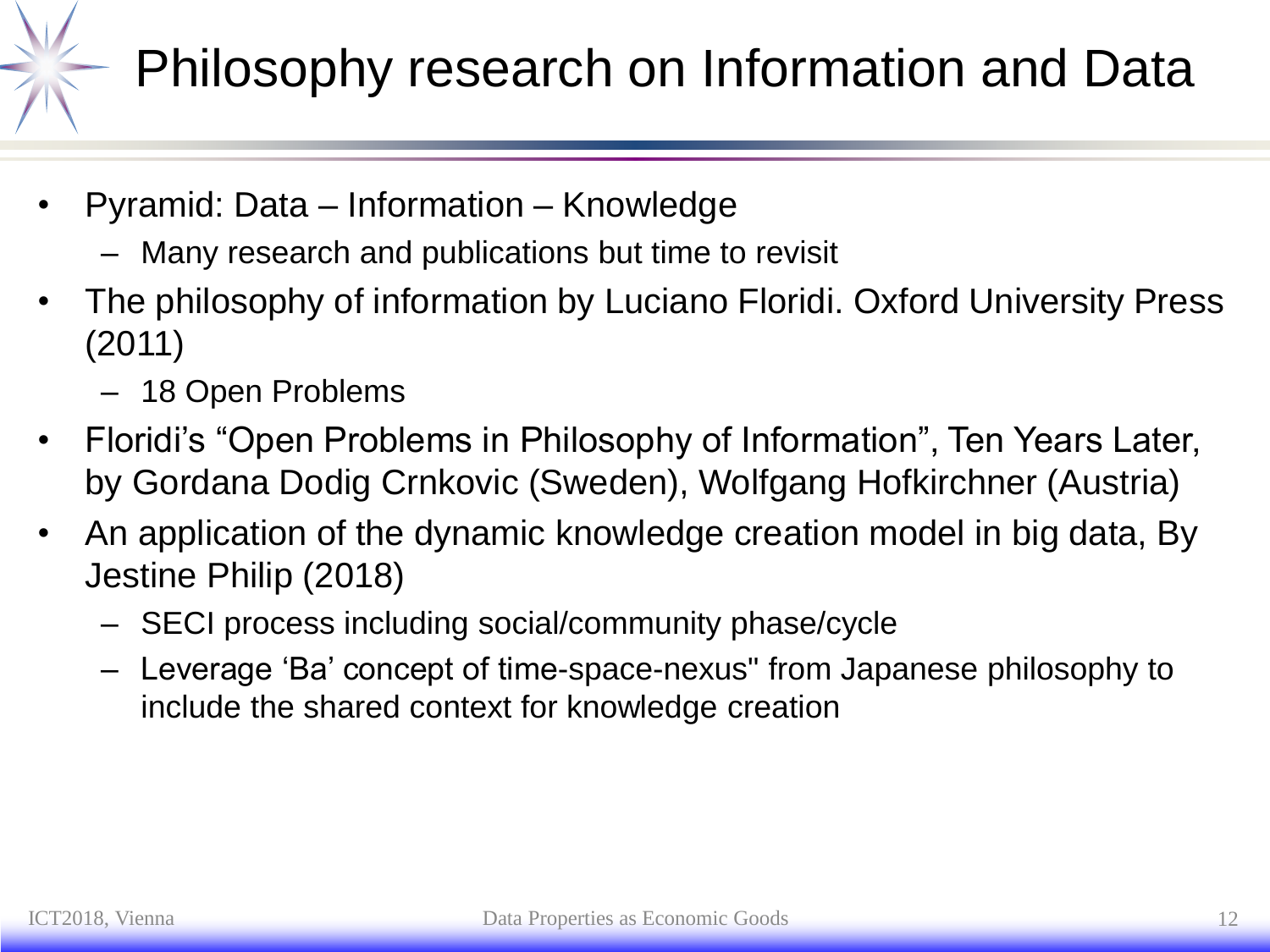# Data Markets and Economics of "superstars"

- Amazon, Microsoft, Google, Facebook, Apple, IBM, Baidu/Alibaba?
- Big technology companies use exclusiveness of information and data to get (sometimes unfair) market leadership and dominance
	- Discussed at the last IMF 2017 conference (paper by A.Korinek)
	- Possibly regulation is needed
- Data value increases with more (different) data collected
- Anton Korinek, Ding Xuan Ng, The Macroeconomics of Superstars, November 2017 [online] https://www.imf.org/~/media/Files/Conferences/2017-statsforum/session-3-korinek.ashx
- Managing Our Hub Economy, by Marco Iansiti, Karim R. Lakhani, Harvard Business Review, September 2017 [online] https://hbr.org/2017/09/managing-ourhub-economy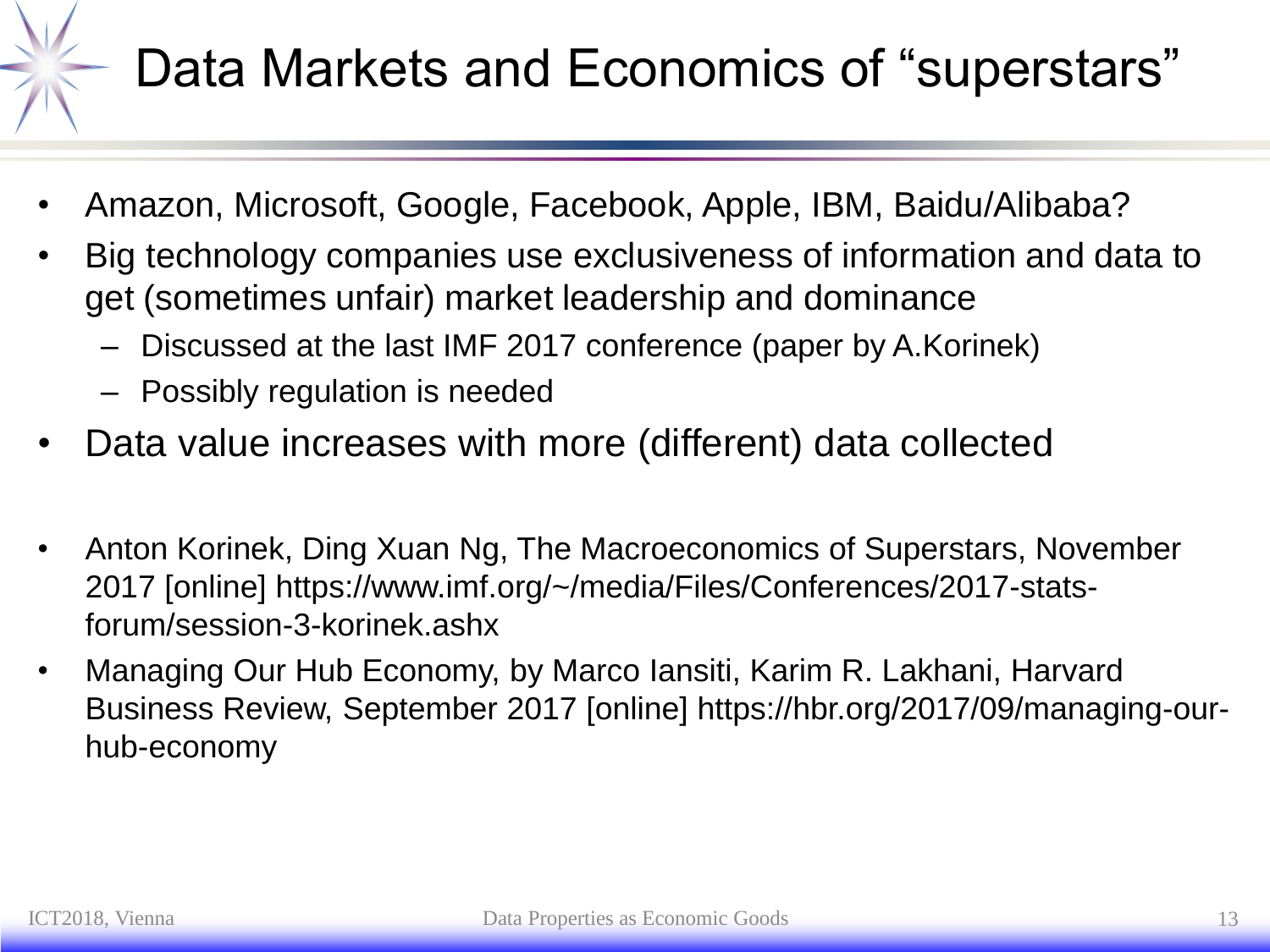

#### **Data Exchange – Data Connectors – Catalog - Brokers - Trust**

- Architecture and conceptual model of the Data Market space, including **technological, organisational, legal and commercial aspects**
- **Data Exchange(s)** as the main component for Data Market actors interaction and data exchange
- **Data Connectors** to enable sovereign end-to-end data provider and consumer connection
- **DataHubs** to support for generic services for data suppliers such as caching, streaming, containerised delivery
- **Federated Access Control and Trust Management** infrastructure to access and operate the Data Market
- Federated hybrid cloud based Big Data infrastructure to support data storage, processing and exchange in a secure and trusted way
- Support for on-demand connectivity and bandwidth provisioning between data handling services/hosts in the data lifecycle
- Gateway based and computationally enforcement of market policies and rules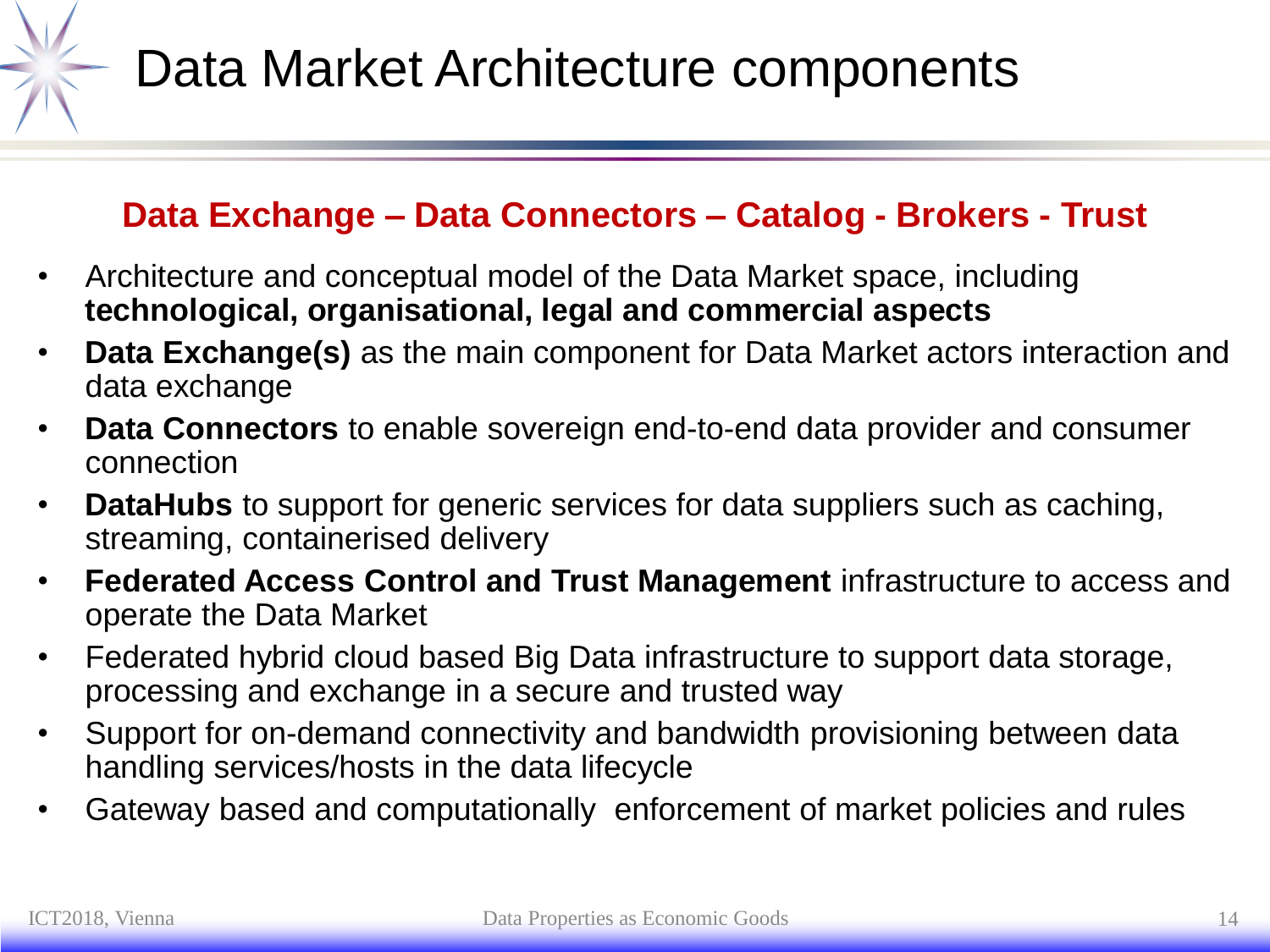# Data Exchange protocol - Components

- PID, OID, Data Registries, Data Factories *– All RDA output*
- Metadata and data types registry, data annotation and data discovery mechanisms
- Directory and registry (to enable publish subscribe)
- API and schema
	- Combining data and algorithm
- Provenance, Auditing
- Blockchain for data exchange tracking and validation
- Trust Management and Trust establishment Protocol
- Policy and rules construction (+ enforcement)
- Build on top of reliable and proven by practice Internet protocols
	- *Data exchange protocols defined as upper layer protocols*
- Leveraging Virtual Networks and Virtual Privat Clouds
- Leveraging IDS architecture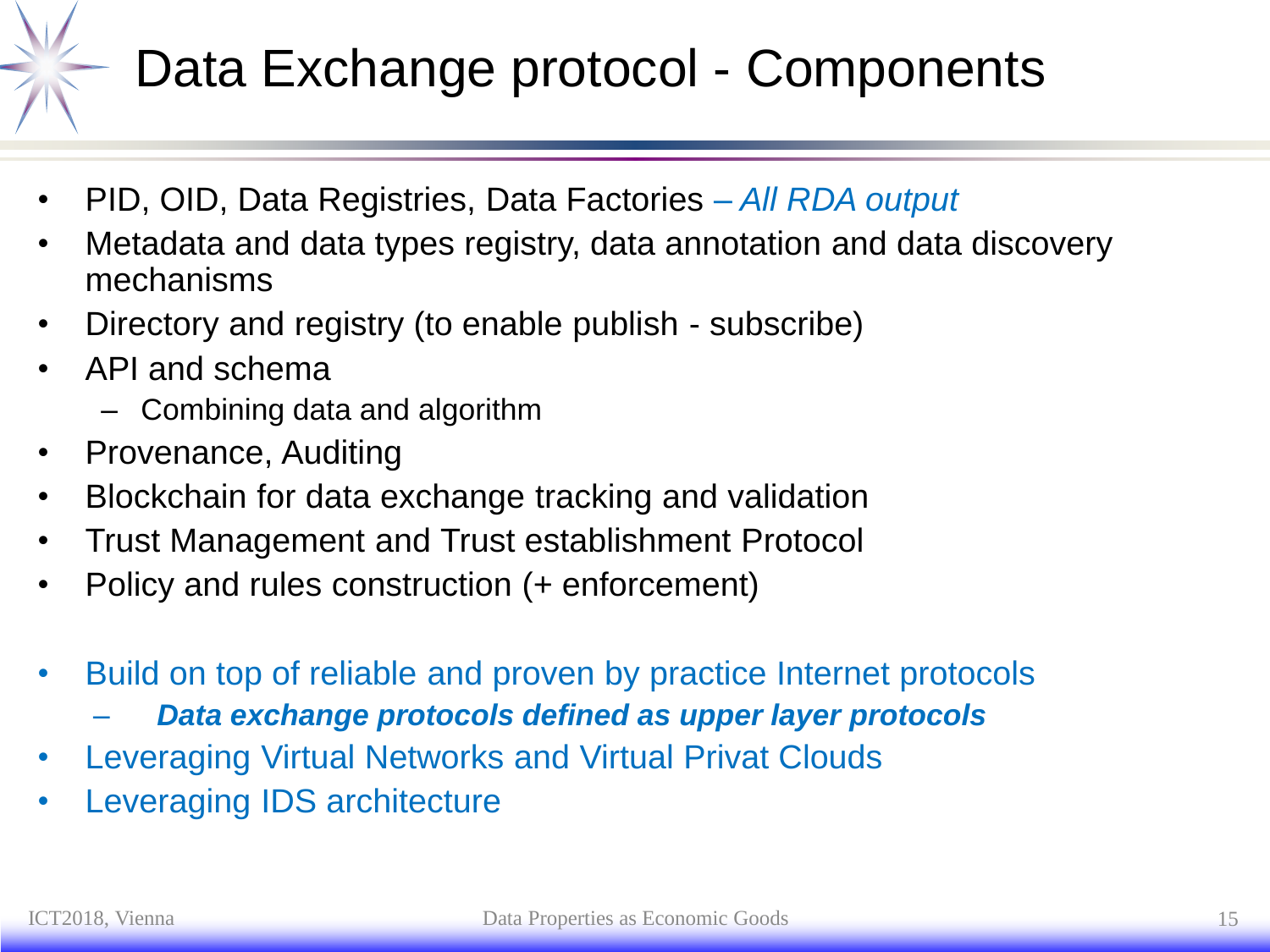

- From records to logs and monitoring to raw data as economic goods
	- Meaning of data as representation of the process
	- Value of data as guide for action Actionable data
- Data Information Knowledge Action Production Development (social) – (Life?)
	- How deep link to data should be maintained?
	- Data well The deeper data we can maintain the greater transformation we can do
- Data value transformation
	- Data transformed are the same or new data?
- Data commoditization
- Data monetization
	- Requires quality measure and price model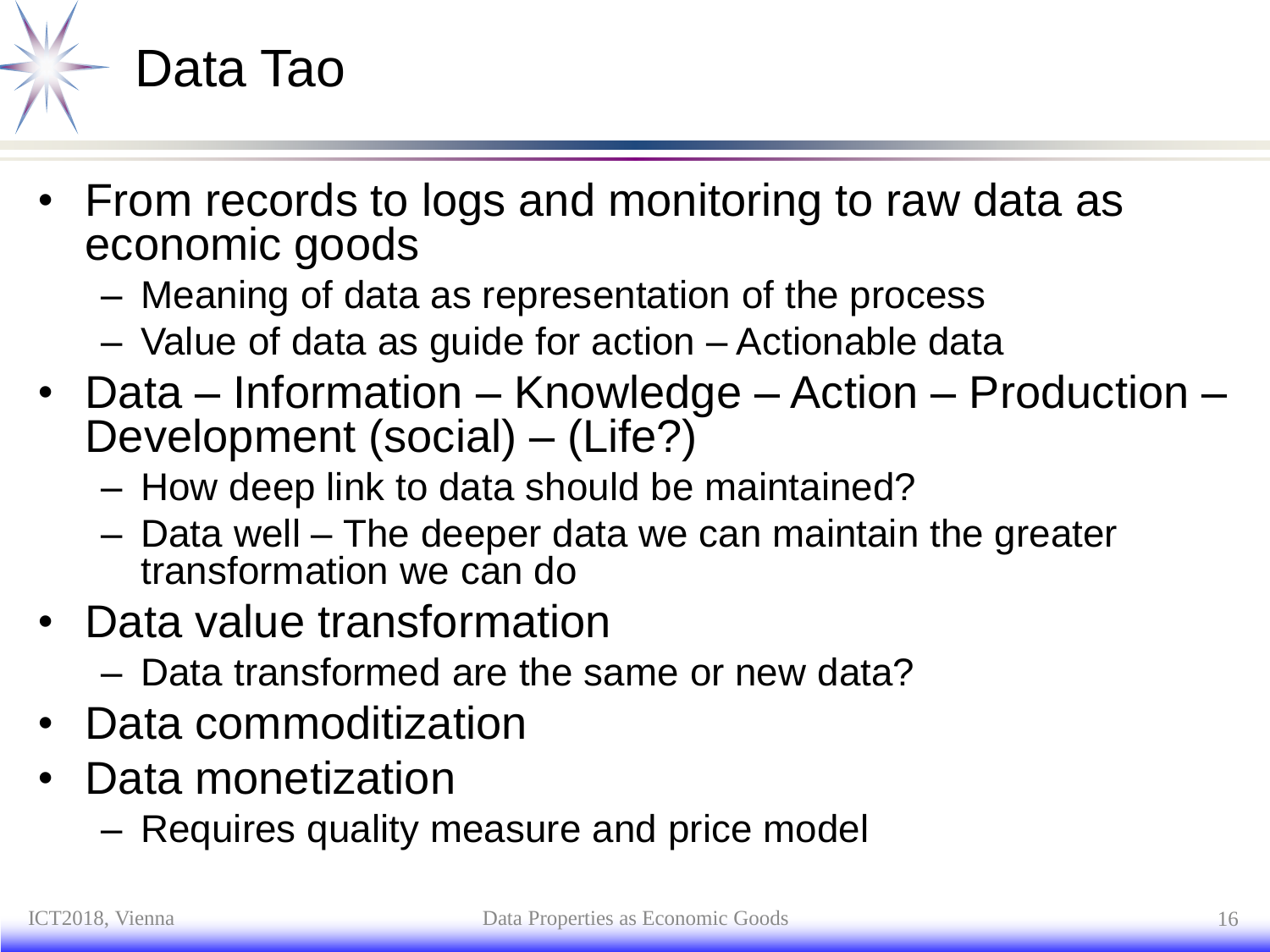

- Data as Economic Goods: Definitions, Properties, Challenges, Enabling Technologies for Future Data Markets, by Yuri Demchenko, Wouter Los, Cees de Laat. Position paper. To appear in ITU Journal: ICT Discoveries, Special Issue "Data for Goods", 23 November 2018 <https://www.itu.int/en/journal/002/Documents/ITU2018-12.pdf> <https://www.itu.int/en/journal/002/Pages/default.aspx>
- Research Data Alliance (RDA) BoF on Data as Economic Goods <https://www.rd-alliance.org/bof-data-properties-economic-goods-rda-12th-plenary-meeting>
- RDA12 Poster "Bringing Data to Market: Data Properties as economic goods" [http://www.uazone.org/demch/posters/rda12poster29-Data-economic-goods-markets](http://www.uazone.org/demch/posters/rda12poster29-Data-economic-goods-markets-v01.pdf)v01.pdf
- FAIR Data Initiative <https://www.dtls.nl/fair-data/>
- Industrial Data Space Reference Architecture, Version 2.0 https://www.internationaldataspaces.org/wp[content/uploads/2018/04/InternationalDataSpacesAssociation\\_ReferenzArchitecture2.0.pdf](https://www.internationaldataspaces.org/wp-content/uploads/2018/04/InternationalDataSpacesAssociation_ReferenzArchitecture2.0.pdf)
- DAMA-DMBOK: Data Management Body of Knowledge (2nd Edition), DAMA International, July 2017.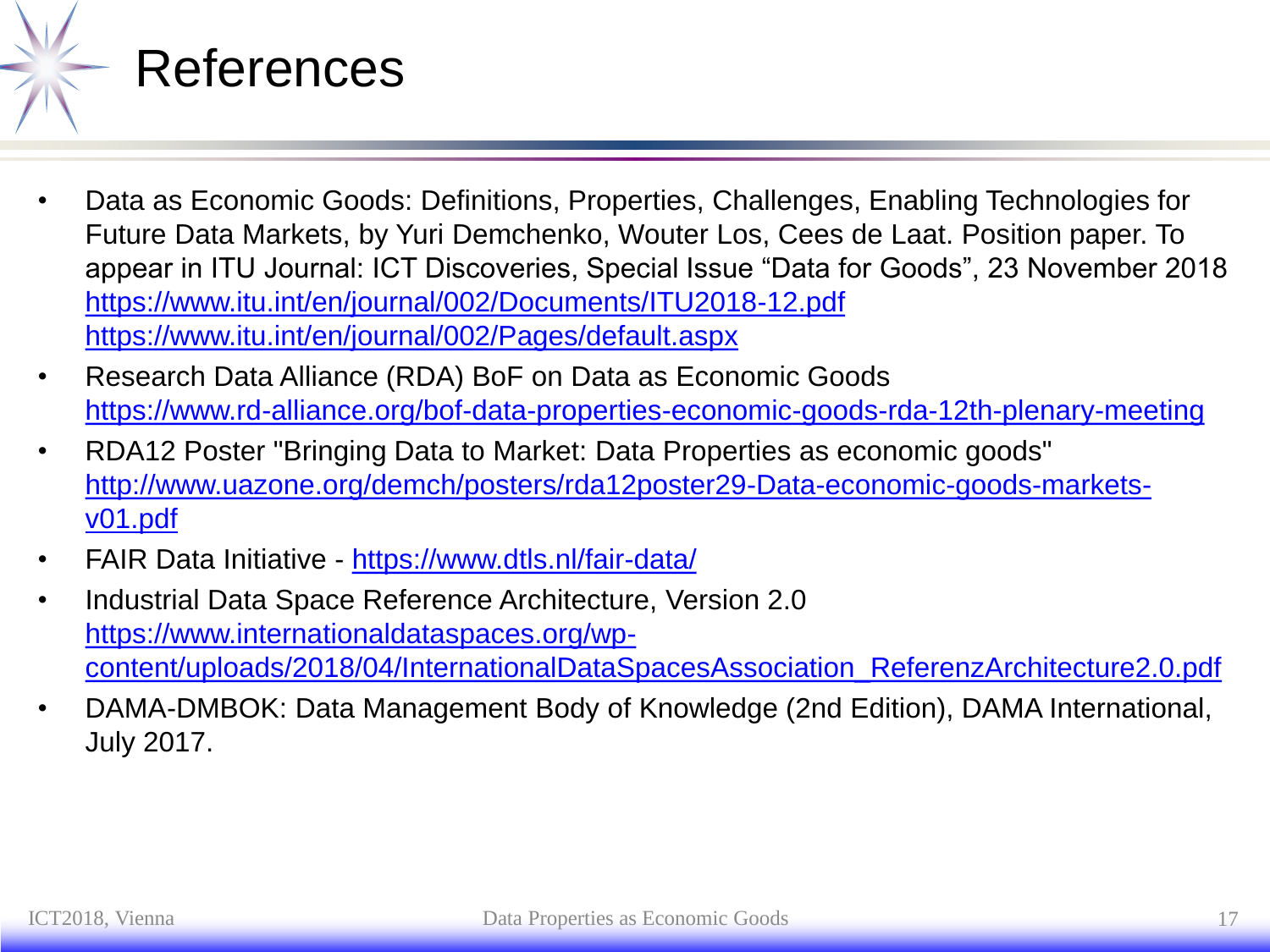

#### Technical Addendum

- International Data Space Architecture overview
- Existing standards
- Data types revisited
- Big Data Infrastructure and Data Markets Tchnology components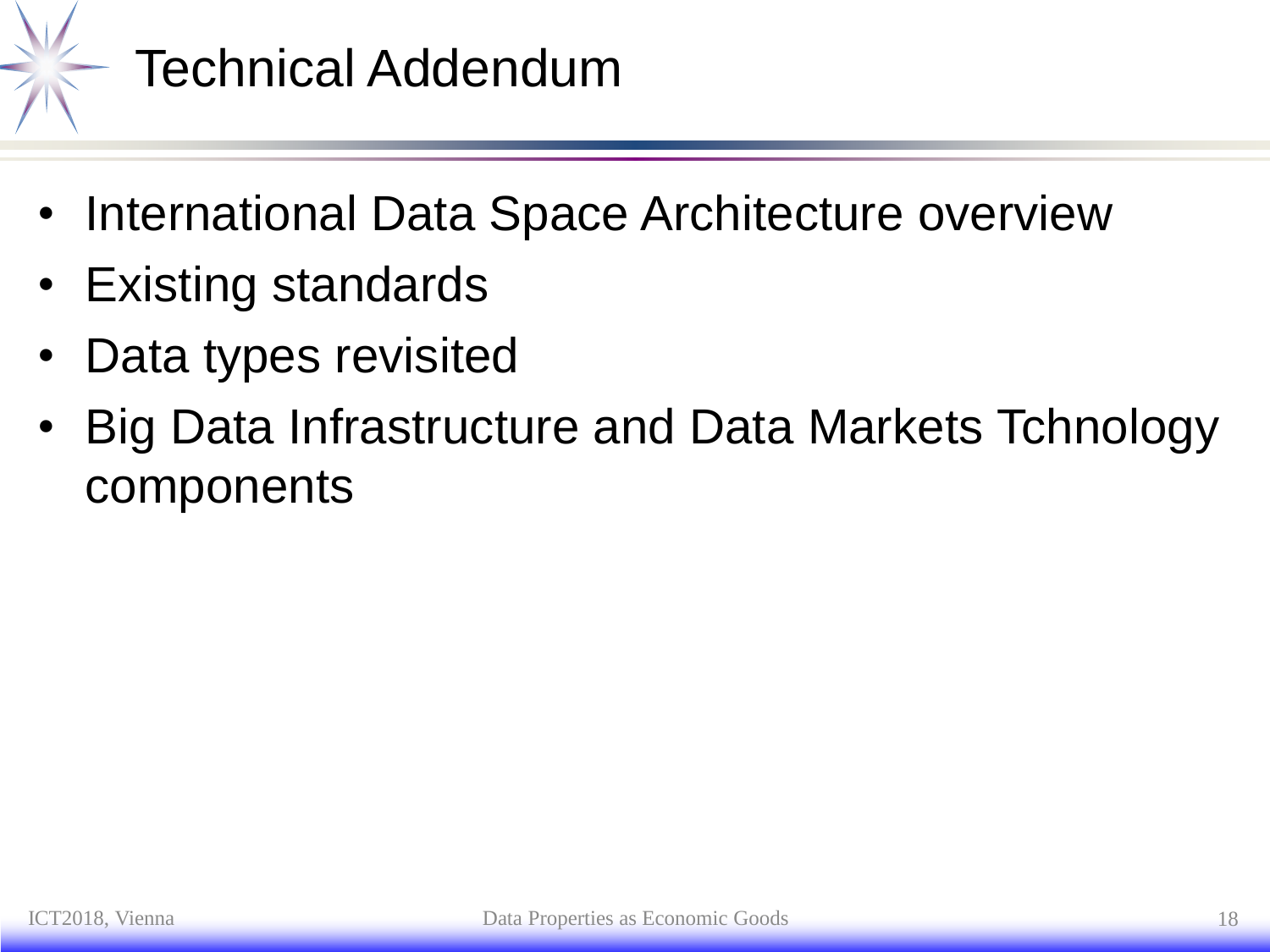

- IDS Connector is the main functional component
- No specifically defined infrastructure